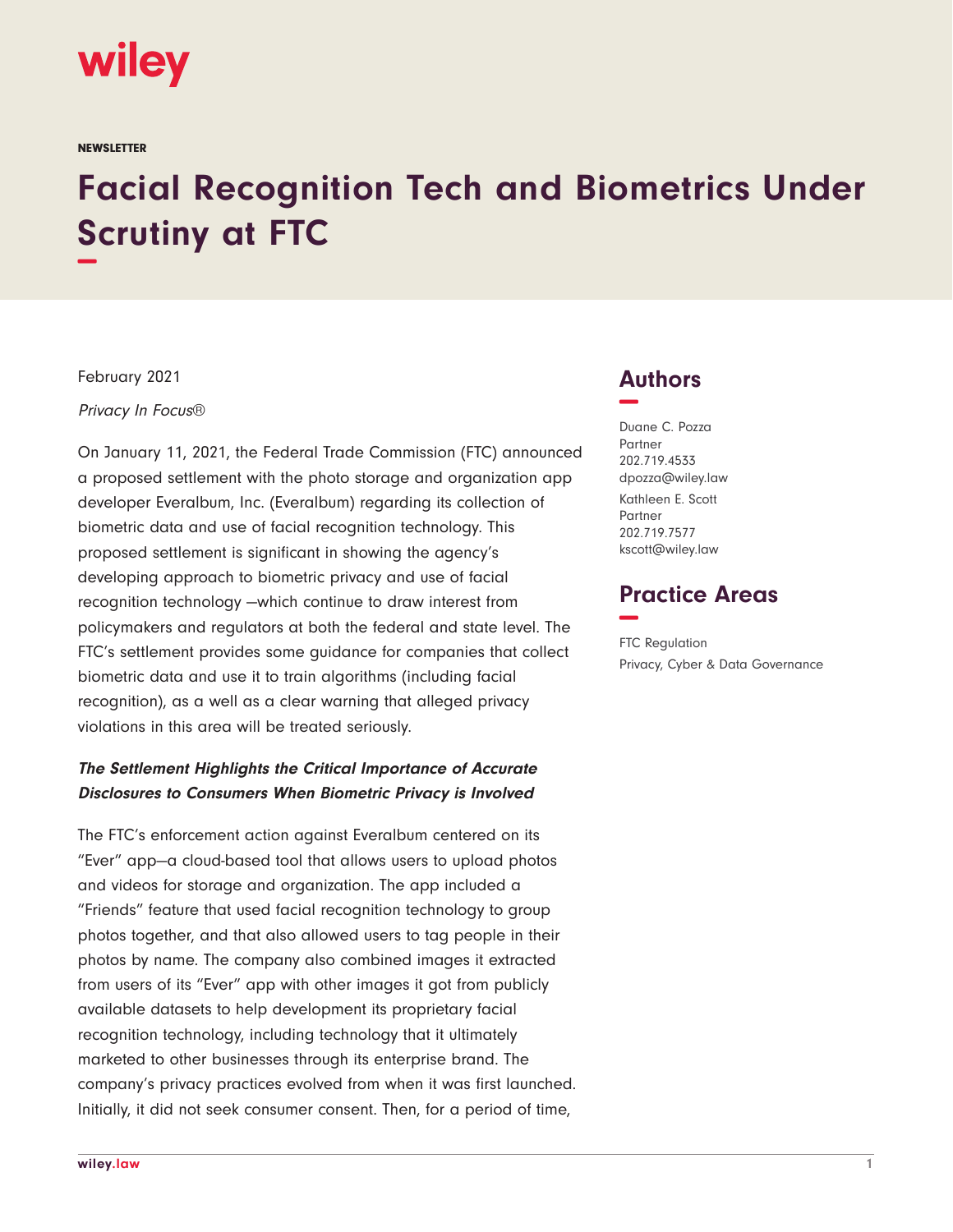it only sought consent from users in certain jurisdictions (such as Illinois, Texas, and Washington) that have biometric privacy laws requiring consent in certain circumstances. Eventually, according to the FTC, it offered all users a choice.

One of the FTC's core allegations against the company is that its representations to its users about their choices were inconsistent with Everalbum's practices. In particular, the FTC took a hard look at a "help" page on the company's website that discussed facial recognition that (it alleged) suggested that use of facial recognition was a choice for all consumers, at a time when consent was only obtained in limited jurisdictions. The FTC also alleged that, despite representing to consumers that the photos and videos would be permanently deleted when users deactivated their accounts, the company retained photos and videos indefinitely until recently changing its practices.

Like many privacy cases, the FTC's complaint was focused on alleged deception about privacy practices rather than how the data was used. At the same time, the complaint and settlement suggest unease and a closer look when biometric data and facial recognition technology in particular are involved. The FTC's complaint does not argue that the company's proprietary facial recognition technology—which it helped develop with user images—was used in a harmful fashion. Indeed, the complaint suggests that the technology was being used for routine purposes, such as access control and facilitating payments; it even acknowledges that Everalbum submitted the technology to the National Institute of Science and Technology (NIST) for accuracy testing. In effect, the FTC is signaling that misrepresentations about biometric data and facial recognition technology are itself sufficiently harmful to consumers to justify an enforcement action.

### **The Settlement Terms and Separate Statement Reinforce the Potentially Strict Penalties for Privacy Violations in Dealing with Facial Recognition and Algorithms**

The proposed settlement—even though it does not include a monetary payment—would impose substantial penalties and restrictions on Everalbum. Of note, it would require the company to obtain affirmative express consent from users prior to extracting information from facial images or using biometric data to train, develop, or alter facial recognition technology—requirements that go beyond existing federal law. It would also require the company to destroy any models or algorithms developed in whole or in part from its users' biometric information.

The latter condition in particular shows the potentially far-reaching impact of the settlement. The company was required not only to destroy individual data it collected (not necessarily unusual in a privacy case), but also to destroy proprietary algorithms based on the data. As noted above, the FTC did not allege that the technology was itself misused. Rather, in his separate statement, Commissioner Chopra makes clear that this was a penalty "requiring [the company to] forfeit the fruits of its deception." In many cases, imposing such a remedy for a privacy violation may be even more burdensome for a company than a monetary payment. Indeed, it may not be a coincidence that the FTC is seeking this kind of remedy at the same time that its authority to seek monetary relief in similar cases is being challenged at the Supreme Court. And notably, the overall vote on these settlement terms was 5-0.